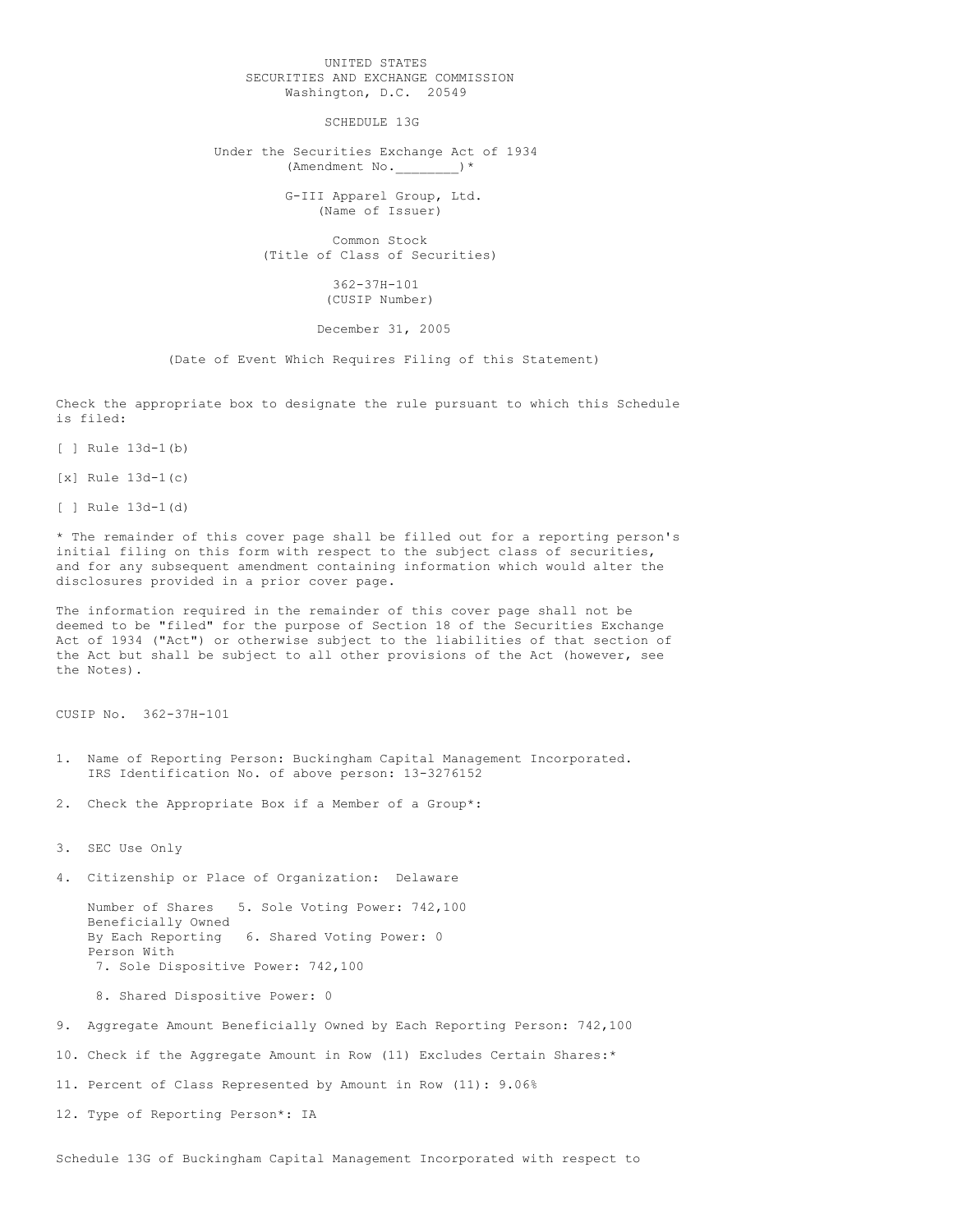the Class A common stock (the "Common Shares") of G-III Apparel Group, Ltd. (the "Company"). Item 1(a) Name of Issuer: G-III Apparel Group, Ltd. Item 1(b) Address of Issuer's Principal Executive Offices: 512 Seventh Avenue, New York, NY 10018 Item 2(a) Name of Person Filing: Buckingham Capital Management Incorporated Item 2(b) Address of Principal Business Office or, if none, Residence: 750 Third Avenue, Sixth Floor, New York, NY 10017 Item 2(c) Citizenship: Buckingham Capital Management Incorporated is a Delaware corporation Item 2(d) Title of Class of Securities: Common Stock Item 2(e) CUSIP Number: 362-37H-101 Item 3 If this statement is filed pursuant to Rule 240.13d-1(b) or 240.13d-2(b) or (c), check whether the person filing is a: (a) [ ] Broker or dealer registered under section 15 of the Act (15 U.S.C. 78o) (b) [ ] Bank as defined in section 3(a)(6) of the Act (15 U.S.C. 78c). (c) [ ] Insurance company as defined in section 3(a)(19) of the Act (15 U.S.C. 78c). (d) [ ] Investment company registered under section 8 of the Investment Company Act of 1940 (15 U.S.C. 80a-8). (e) [x] An investment adviser in accordance with Rule  $240.13d-1(b)(1)(ii)(E);$ (f) [ ] An employee benefit plan or endowment fund in accordance with Rule  $240.13d-1$ (b)(1)(ii)(F); (g) [ ] A parent holding company or control person in accordance with Rule  $240.13d-1$ (b)(1)(ii)(G); (h) [ ] A savings associations ad defined in Section 3(b) of the Federal Deposit Insurance Act (12 U.S.C. 1813); (i) [ ] A church plan that is excluded from the definition of an investment company under section  $3(c)(14)$  of the Investment Company Act of 1940 (15 U.S.C. 80a-3); (j) [ ] Group, in accordance with Rule 240.13d-1(b) (1)(ii)(J). Item 4 Ownership (a) Amount Beneficially Owned: 742,100 (b) Percent of class: 9.06% (based on the 8,190,746 Common Shares reported to be outstanding in the Company's Quarterly Report on Form 10-Q for the quarter ended October 2005). (c) Number of shares as to which the person has: (i) Sole power to vote or to direct the vote: 742,100 (ii) Shared power to vote or to direct the vote: 0 (iii)Sole power to dispose or to direct the disposition of: 742,100 (iv) Shared power to dispose or to direct the disposition of: 0 Item 5 Ownership of Five Percent or less of a Class Not applicable. Item 6 Ownership of More than Five Percent on Behalf of Another Person: Not applicable. Item 7 Identification and Classification of the Subsidiary, Which Acquired the Security, Being Reported on By the Parent Holding Company: Not applicable.